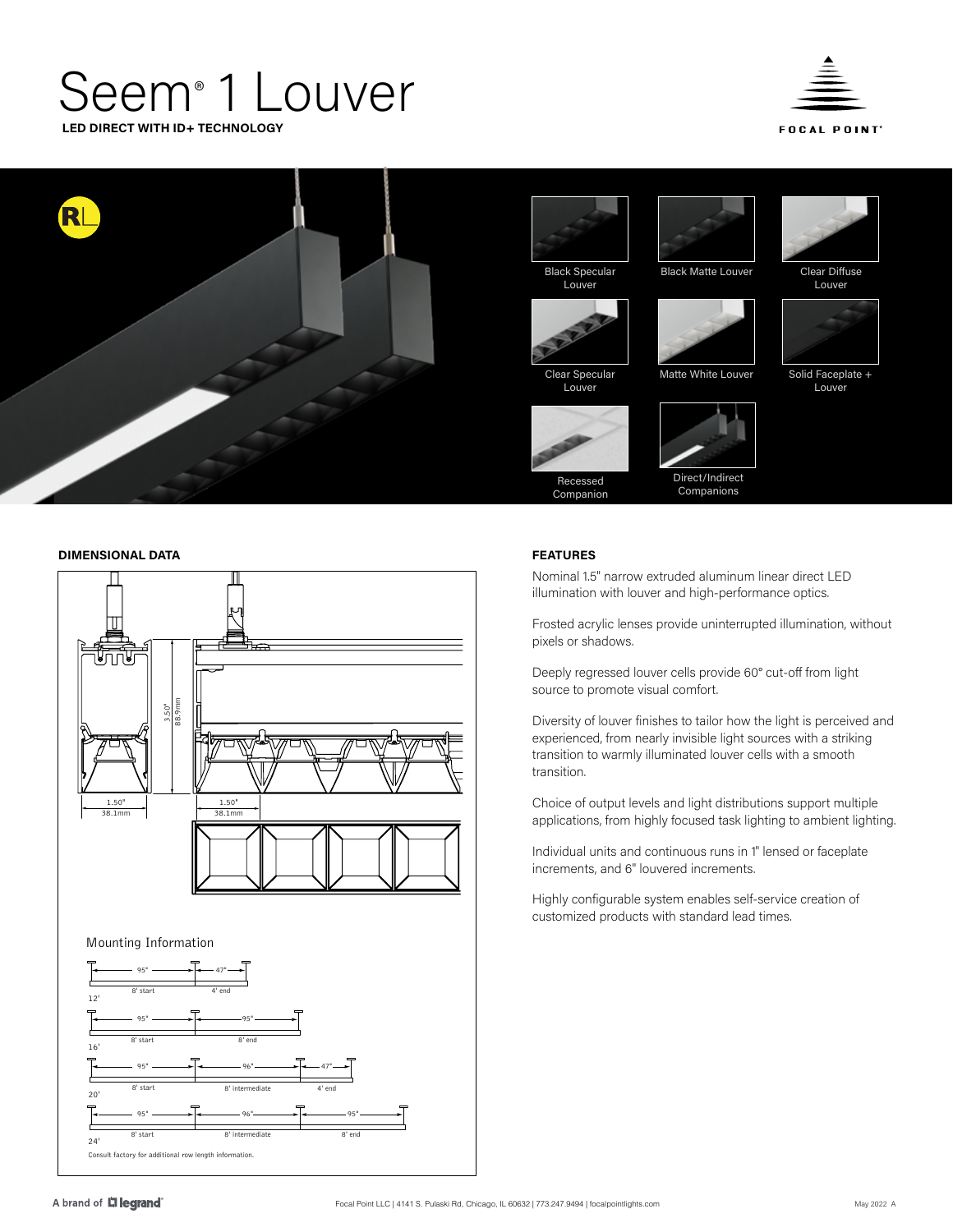| tixture: |  |  |  |
|----------|--|--|--|
|          |  |  |  |

# **STANDARD LOUVER CONFIGURATION EXAMPLES**

| Louver start of run (LS)                                             | Pattern Options - consult factory                                  |
|----------------------------------------------------------------------|--------------------------------------------------------------------|
| $-12$ <sup>-</sup>                                                   | <b>Fully Louvered</b><br>overall length will determine size of pla |
| Louver end of run (LE)                                               |                                                                    |
| $-12 -$                                                              |                                                                    |
| Louver both ends of run (LB)                                         |                                                                    |
| ╥<br>16"<br>6"                                                       | Integrated lens/plate                                              |
| Louver middle of run (LM)                                            |                                                                    |
| $-12$ $-1$                                                           |                                                                    |
| Fully Louvered (LF)                                                  |                                                                    |
| <b>XX</b>                                                            |                                                                    |
| Minimum lengths shown. LB 12" minimum at each end for runs over 8ft. |                                                                    |

plat

**SPECIFICATIONS**

#### LED System

Proprietary linear LED module incorporates premium LEDs on a robust platform to achieve excellent thermal management. LEDs are placed to promote a uniform appearance. Available in 2700K, 3000K, 3500K or 4000K with both 80 and 90 CRI options. LED modules and drivers are replaceable from below. Color accuracy <3 SDCM.

#### Construction

One piece extruded aluminum housing. Cast aluminum end caps. 8' unit weight: 15lbs.

# Optic

60-degree cut-off to louvered light source and its image. Lensed reflectors fabricated of 24 Ga. steel finished in High Reflectance White powder coat. Extruded acrylic lens .085" thick with frosted finish, up to 8' continuous.

#### Electrical

Luminaires are pre–wired with factory installed branch circuit wiring and over-molded quick connects. Standard 120-277V constant current driver includes 0-10V analog dimming. Power  $factor > .9$ .

#### Emergency

Emergency output - 10 watts for 90 minutes. Louvered maximum mounting height (LC, SC) = 26.4ft, lensed maximum mounting height (BC, FC) = 18ft.

# Labels

UL and cUL listed. Suitable for Dry or Damp Locations, indoor use only.

# Finish

Polyester powder coat applied over a multi-stage pre–treatment. Canopy and cord white as standard.

# Lumen Maintenance

| Linear Source    |                                |                                  |
|------------------|--------------------------------|----------------------------------|
|                  | Reported: L70 at >61,000 hours | Calculated: L70 at 470,000 hours |
|                  | L90 at >61,000 hours           | L90 at 115,000 hours             |
| Louvered Sources |                                |                                  |
|                  | Reported: L70 at >54,000 hours | Calculated: L70 at 138,000 hours |
|                  | L90 at 43,000 hours            | L90 at 43,000 hours              |

Derived from EPA TM-21 calculator. Based on typical conditions, consult factory for additional data.

#### Reliability

At Focal Point, our products are designed to stand the test of time. Each luminaire is engineered using superior components, manufactured with the utmost care and rigorously tested. Contact us for reliability data.

# Warranty

LED system rated for operation in ambient environments up to 25°C. 5-year limited warranty.

# **DISTRIBUTIONS**

|                  | <b>NFL</b> | FL1  | FL <sub>2</sub> | <b>WFL</b> | <b>LMC</b> |
|------------------|------------|------|-----------------|------------|------------|
| Beam Spread      | 20°        | 29°  | $43^\circ$      | 67         | 68°        |
| Spacing Criteria | 0.36       | 0.50 | 0.70            | 0.98       | 1.18       |

# **PERFORMANCE CHARTS**

See page 4

| <b>Luminaire Series</b>                                                                                                                   | STANDARD CONFIGURATION ORDERING |               |
|-------------------------------------------------------------------------------------------------------------------------------------------|---------------------------------|---------------|
|                                                                                                                                           |                                 | <b>FSM1CS</b> |
| Seem 1 with louver                                                                                                                        | <b>FSM1CS</b>                   |               |
|                                                                                                                                           |                                 |               |
| Shielding                                                                                                                                 |                                 |               |
| Batwing lens + Louver                                                                                                                     | BC                              |               |
| Flush lens + Louver                                                                                                                       | FC                              |               |
| Solid faceplate + Louver                                                                                                                  | SC                              |               |
| Louver only                                                                                                                               | LC                              |               |
| <b>Louver Configuration</b>                                                                                                               |                                 |               |
| (Specify total length of louver in inches for run length.                                                                                 |                                 |               |
| Example: 36" of Louver at start of run = LS36)                                                                                            |                                 |               |
| Louver start or end of run (6" increments, 12" min.)                                                                                      | $LS_{-}$ or $LE_{-}$            |               |
| Louver both ends of run (12" increments, split equally)                                                                                   | LB                              |               |
| (Runs over 8ft must contain min. 24" of louver)                                                                                           |                                 |               |
| Louver middle of run (12" increments)                                                                                                     | LM                              |               |
| (12" Louver increments. Min 24" of lens or faceplate, split equally.)                                                                     |                                 |               |
| Fully Louvered (LC shielding only, length matches run length)                                                                             | LF                              |               |
| Lumen Output                                                                                                                              |                                 |               |
| 250 Lumens per foot                                                                                                                       | 250                             |               |
| <b>LUMEN OUTPUT OPTIONS</b><br>(specify value for each distribution)<br>Example. 625DN-1000DL)<br>(Consult factory for available options) |                                 |               |
| 375 Lumens per foot                                                                                                                       | 375                             |               |
| 500 Lumens per foot                                                                                                                       | 500                             |               |
| 625 Lumens per foot                                                                                                                       | 625                             |               |
| 750 Lumens per foot                                                                                                                       | 750                             |               |
| 875 Lumens per foot                                                                                                                       | 875                             |               |
|                                                                                                                                           |                                 |               |
| 1000 Lumens per foot                                                                                                                      | 1000                            |               |
| <b>Direct Lensed Distribution</b>                                                                                                         | DN                              |               |
| (625 lumens max. Use "0DN" for SC & LC options.)                                                                                          |                                 |               |
| (Consult Factory for LH1 & D11 with BC & FC for 375 & 500 lm/ft.)                                                                         |                                 |               |
| <b>Direct Louvered Distribution</b>                                                                                                       | DL.                             |               |
| <b>Color Temperature</b>                                                                                                                  |                                 |               |
|                                                                                                                                           | 27K or 927K                     |               |
| 2700K, 80CRI or 90 CRI                                                                                                                    |                                 |               |
| 3000K, 80CRI or 90 CRI                                                                                                                    | 30K or 930K                     |               |
| 3500K, 80CRI or 90 CRI                                                                                                                    | 35K or 935K                     |               |
| 4000K, 80CRI or 90 CRI                                                                                                                    | 40K or 940K                     |               |
| Circuit                                                                                                                                   |                                 |               |
| Single Circuit                                                                                                                            | 1C                              |               |
| Dual Circuit (FC & BC shielding only)                                                                                                     | 2C                              |               |
|                                                                                                                                           |                                 |               |
| <b>Voltage</b>                                                                                                                            |                                 |               |
| 120/277 UNV Volt                                                                                                                          | UNV                             |               |
| 347 Volt (LD1 driver only)                                                                                                                | 347                             |               |
| <b>Control System &amp; Dimming Level</b>                                                                                                 |                                 |               |
|                                                                                                                                           |                                 |               |
| 0-10V - 10% Dimming                                                                                                                       | LD <sub>1</sub>                 |               |
| 0-10V - 1% Dimming                                                                                                                        | L11                             |               |
| Lutron Hi-Lume EcoSystem (LDE1) -                                                                                                         | LH1                             |               |
| 1% Dimming                                                                                                                                |                                 |               |
| DALI 1% Dimming                                                                                                                           | D11                             |               |
| Mounting                                                                                                                                  |                                 |               |
|                                                                                                                                           | C24                             |               |
| 24" Cable Suspension                                                                                                                      |                                 |               |
|                                                                                                                                           |                                 |               |
| 48" Cable Suspension                                                                                                                      | C48                             |               |
| 96" Cable Suspension                                                                                                                      | C96                             |               |
| (Specify canopy color White (WH), Black (BK) or Titanium                                                                                  |                                 |               |
| Silver (TS). Example: C24WH.)<br>(Specify one of the following in place of "C"                                                            |                                 |               |
| J - for 2" canopies at non-feed locations.                                                                                                |                                 |               |
| CS - for sloped ceiling applications.)                                                                                                    |                                 |               |
| Surface Mount                                                                                                                             | SM                              |               |
| <b>Distribution</b>                                                                                                                       |                                 |               |
| Narrow Flood                                                                                                                              | NFL                             |               |
| Flood 1                                                                                                                                   | FL <sub>1</sub>                 |               |
|                                                                                                                                           |                                 |               |
| Flood <sub>2</sub>                                                                                                                        | FL <sub>2</sub>                 |               |
| Wide Flood                                                                                                                                | WFL                             |               |
| Louvered Mixing Chamber                                                                                                                   | LMC                             |               |
| <b>Factory Options</b>                                                                                                                    |                                 |               |
| <b>Black Cord</b>                                                                                                                         | <b>BKCD</b>                     |               |
| <b>Emergency Circuit</b>                                                                                                                  | EC                              |               |
| <b>Emergency Battery Pack</b>                                                                                                             | EM                              |               |
| (4' min. length with LC shielding. Consult factory for integrated options.)                                                               |                                 |               |
| Louver Finish                                                                                                                             |                                 |               |
| Matte Black                                                                                                                               | ВK                              |               |
| <b>Black Specular</b>                                                                                                                     | BS                              |               |
| Clear Diffuse                                                                                                                             | CD                              |               |
| Clear Specular                                                                                                                            | <b>CS</b>                       |               |
| <b>Matte White</b>                                                                                                                        | WH                              |               |
|                                                                                                                                           |                                 |               |
| <b>Housing &amp; Faceplate Finish</b><br><b>Matte Black</b>                                                                               | BK                              |               |
|                                                                                                                                           |                                 |               |
| Titanium Silver                                                                                                                           | <b>TS</b>                       |               |
| <b>Matte White</b>                                                                                                                        | WH                              |               |
| <b>Luminaire Length</b>                                                                                                                   |                                 |               |
| Total luminaire/row length<br>(12" increments; 6" increments for LF. 4' minimum run length.)                                              | _ft _in                         |               |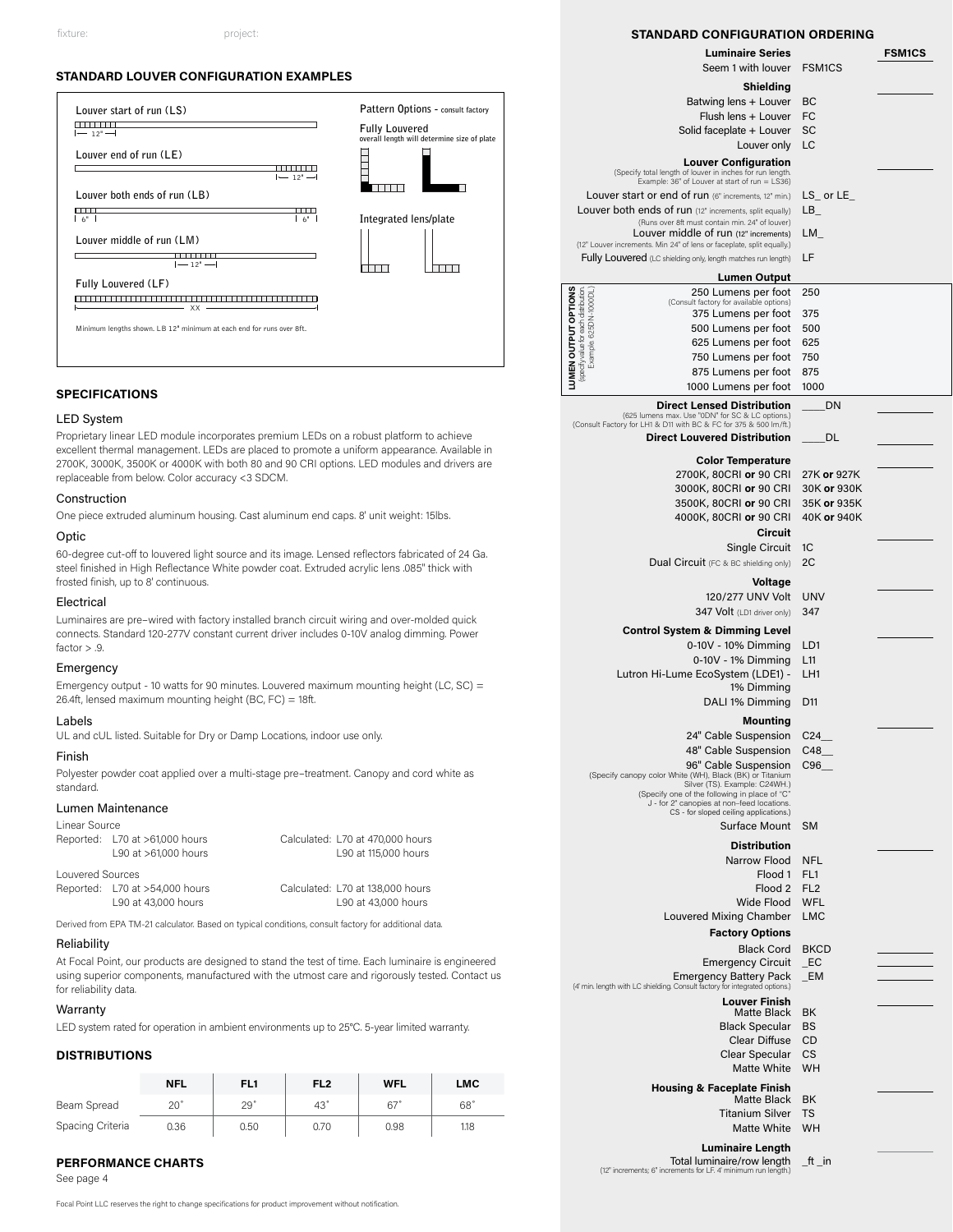|                          |                                              |                                                         |                                                                                                                                                                                                                                                          | <b>TAILORED CONFIGURATION ORDERING</b> |                                                                                                |                                                                                                                                                                                                                                                                             |                   |               |
|--------------------------|----------------------------------------------|---------------------------------------------------------|----------------------------------------------------------------------------------------------------------------------------------------------------------------------------------------------------------------------------------------------------------|----------------------------------------|------------------------------------------------------------------------------------------------|-----------------------------------------------------------------------------------------------------------------------------------------------------------------------------------------------------------------------------------------------------------------------------|-------------------|---------------|
|                          | project:                                     |                                                         |                                                                                                                                                                                                                                                          |                                        |                                                                                                | <b>Luminaire Series</b><br>Seem 1 with louver FSM1CS                                                                                                                                                                                                                        |                   | <b>FSM1CS</b> |
|                          | <b>NFIGURATION EXAMPLES</b>                  |                                                         |                                                                                                                                                                                                                                                          |                                        |                                                                                                | Shielding<br>Batwing lens + Louver<br>Flush lens + Louver                                                                                                                                                                                                                   | BC<br>FC          |               |
|                          | plate starting with louver (ACS)             |                                                         |                                                                                                                                                                                                                                                          |                                        |                                                                                                | Solid faceplate + Louver                                                                                                                                                                                                                                                    | - SC              |               |
|                          | ,,,,,,,,,,<br>$-12 -$<br>.                   |                                                         |                                                                                                                                                                                                                                                          |                                        |                                                                                                | <b>Louver Configuration</b><br>(Specify length of each louver segment in 6" increments,<br>12" minimum*, and the total number of louver segments in the run.<br>Example: 24" louver segments, 4 segments total = ACS24-4S<br>*Consult factory for 6" segment availability.) |                   |               |
|                          | 24"                                          | ons, 36" lens/faceplate sections (ACS24-3S, 12ft run)   |                                                                                                                                                                                                                                                          | - 24"                                  |                                                                                                | Alternating louver & lens/faceplate<br>starting with louver (Min. 3 segments per run.)                                                                                                                                                                                      | $ACS - S$         |               |
|                          | -----------------<br>-24'                    | ,,,,,,,,,,,,,,,,,<br>-24'                               |                                                                                                                                                                                                                                                          | --------------<br>- 24'                |                                                                                                | Alternating louver & lens/faceplate<br>starting with lens/faceplate (Min. 2 segments per run.)                                                                                                                                                                              | AFS_-_S           |               |
|                          |                                              | ons, 16" lens/faceplate sections (ACS24-4S, 12ft run)   |                                                                                                                                                                                                                                                          |                                        |                                                                                                | <b>Lumen Output</b>                                                                                                                                                                                                                                                         |                   |               |
|                          |                                              |                                                         |                                                                                                                                                                                                                                                          |                                        |                                                                                                | (Consult factory for available lumen outputs<br>based on specified Louver Configuration)                                                                                                                                                                                    |                   |               |
|                          | ,,,,,,,,,,,,,,,,,,,,<br>- 24"                |                                                         | <b><i><u> 1989 - 1989 - 1989 - 1989 - 1989 - 1989 - 1989 - 1989 - 1989 - 1989 - 1989 - 1989 - 1989 - 1989 - 1989 - 1989 - 1989 - 1989 - 1989 - 1989 - 1989 - 1989 - 1989 - 1989 - 1989 - 1989 - 1989 - 1989 - 1989 - 1989 - 1989 - 1</u></i></b><br>-24" |                                        | <b>LUMEN OUTPUT OPTIONS</b><br>(specify value for each distribution)<br>Example. 625DN-1000DL) | 250 Lumens per foot                                                                                                                                                                                                                                                         | 250               |               |
|                          |                                              | ons, 24" lens/faceplate sections (ACS24-3S, 10ft run)   |                                                                                                                                                                                                                                                          |                                        |                                                                                                | 375 Lumens per foot                                                                                                                                                                                                                                                         | 375               |               |
|                          |                                              |                                                         |                                                                                                                                                                                                                                                          |                                        |                                                                                                | 500 Lumens per foot                                                                                                                                                                                                                                                         | 500               |               |
|                          | ,,,,,,,,,,,,,,,,,,,,,<br>30"                 |                                                         |                                                                                                                                                                                                                                                          | ,,,,,,,,,,,,,,,,,,,,,<br>30"           |                                                                                                | 625 Lumens per foot                                                                                                                                                                                                                                                         | 625               |               |
|                          |                                              | ons, 27" lens/faceplate sections (ACS30-3S, 12ft run)   |                                                                                                                                                                                                                                                          |                                        |                                                                                                | 750 Lumens per foot                                                                                                                                                                                                                                                         | 750               |               |
|                          |                                              |                                                         |                                                                                                                                                                                                                                                          |                                        |                                                                                                | 875 Lumens per foot                                                                                                                                                                                                                                                         | 875               |               |
| $-18"$ $-$               | $1 - 18$                                     | __________                                              | .<br>$-18"$                                                                                                                                                                                                                                              |                                        |                                                                                                | 1000 Lumens per foot                                                                                                                                                                                                                                                        | 1000              |               |
|                          |                                              | ons, 16" lens/faceplate sections (ACS18-4S,10ft run)    |                                                                                                                                                                                                                                                          |                                        |                                                                                                | <b>Direct Lensed Distribution</b><br>(625 lumens max. Use "0DN" for SC option.)                                                                                                                                                                                             | DN                |               |
|                          |                                              |                                                         |                                                                                                                                                                                                                                                          |                                        |                                                                                                | (Consult Factory for LH1 & D11 with BC & FC for 375 & 500 lm/ft.)                                                                                                                                                                                                           |                   |               |
|                          |                                              |                                                         |                                                                                                                                                                                                                                                          |                                        |                                                                                                | <b>Direct Louvered Distribution</b>                                                                                                                                                                                                                                         | DL                |               |
|                          | plate starting with lens/faceplate (AFS)     |                                                         |                                                                                                                                                                                                                                                          |                                        |                                                                                                | <b>Color Temperature</b>                                                                                                                                                                                                                                                    |                   |               |
| <b>THE REAL PROPERTY</b> |                                              |                                                         |                                                                                                                                                                                                                                                          |                                        |                                                                                                | 2700K, 80CRI or 90 CRI                                                                                                                                                                                                                                                      | 27K or 927K       |               |
| $-12 -$                  |                                              |                                                         |                                                                                                                                                                                                                                                          |                                        |                                                                                                | 3000K, 80CRI or 90 CRI                                                                                                                                                                                                                                                      | 30K or 930K       |               |
|                          |                                              |                                                         |                                                                                                                                                                                                                                                          |                                        |                                                                                                | 3500K, 80CRI or 90 CRI                                                                                                                                                                                                                                                      | 35K or 935K       |               |
| 24"                      |                                              |                                                         | .<br>24"                                                                                                                                                                                                                                                 |                                        |                                                                                                | 4000K, 80CRI or 90 CRI                                                                                                                                                                                                                                                      | 40K or 940K       |               |
|                          |                                              | ons, 32" lens/faceplate sections (AFS24-2S, 12ft run)   |                                                                                                                                                                                                                                                          |                                        |                                                                                                | Circuit                                                                                                                                                                                                                                                                     |                   |               |
|                          |                                              |                                                         |                                                                                                                                                                                                                                                          |                                        |                                                                                                | Single Circuit                                                                                                                                                                                                                                                              | 1C                |               |
| щ                        | ,,,,,,,,,,,,,,,,,,,<br>24'                   |                                                         | --------------                                                                                                                                                                                                                                           |                                        |                                                                                                | Dual Circuit (FC & BC shielding only)                                                                                                                                                                                                                                       | 2C                |               |
|                          |                                              | ons, 18" lens/faceplate sections (AFS24-3S, 12ft run)   |                                                                                                                                                                                                                                                          |                                        |                                                                                                | <b>Voltage</b>                                                                                                                                                                                                                                                              |                   |               |
|                          |                                              |                                                         |                                                                                                                                                                                                                                                          |                                        |                                                                                                | 120/277 UNV Volt<br>347 Volt (LD1 driver only)                                                                                                                                                                                                                              | UNV<br>347        |               |
| Ш                        |                                              |                                                         |                                                                                                                                                                                                                                                          |                                        |                                                                                                |                                                                                                                                                                                                                                                                             |                   |               |
|                          |                                              | - 24"                                                   |                                                                                                                                                                                                                                                          |                                        |                                                                                                | <b>Control System &amp; Dimming Level</b>                                                                                                                                                                                                                                   |                   |               |
|                          |                                              | ons, 24" lens/faceplate sections (AFS24-2S, 10ft run)   |                                                                                                                                                                                                                                                          |                                        |                                                                                                | 0-10V - 10% Dimming<br>0-10V - 1% Dimming                                                                                                                                                                                                                                   | LD1<br>L11        |               |
|                          |                                              |                                                         |                                                                                                                                                                                                                                                          |                                        |                                                                                                | Lutron Hi-Lume EcoSystem (LDE1) -                                                                                                                                                                                                                                           | LH <sub>1</sub>   |               |
| ,,,,,,,,,,,,<br>30"      |                                              |                                                         | ,,,,,,,,,,,,,,,,,,,,,<br>30°                                                                                                                                                                                                                             |                                        |                                                                                                | 1% Dimming                                                                                                                                                                                                                                                                  |                   |               |
|                          |                                              | ons, 28" lens/faceplate sections (AFS30-2S, 12ft run)   |                                                                                                                                                                                                                                                          |                                        |                                                                                                | DALI 1% Dimming                                                                                                                                                                                                                                                             | D <sub>11</sub>   |               |
|                          |                                              |                                                         |                                                                                                                                                                                                                                                          |                                        |                                                                                                | <b>Mounting</b>                                                                                                                                                                                                                                                             |                   |               |
|                          | <u> 1988 - 1988 - 1988 - 19</u><br>$1 - 18"$ | ,,,,,,,,,,,,,,<br>$1 - 18$                              |                                                                                                                                                                                                                                                          |                                        |                                                                                                | 24" Cable Suspension                                                                                                                                                                                                                                                        | C <sub>24</sub>   |               |
|                          |                                              | ons, 16.5" lens/faceplate sections (AFS18-3S, 10ft run) |                                                                                                                                                                                                                                                          |                                        |                                                                                                | 48" Cable Suspension                                                                                                                                                                                                                                                        | C48               |               |
|                          |                                              |                                                         |                                                                                                                                                                                                                                                          |                                        |                                                                                                | 96" Cable Suspension<br>(Specify canopy color White (WH), Black (BK) or Titanium                                                                                                                                                                                            | C96               |               |
|                          |                                              |                                                         |                                                                                                                                                                                                                                                          |                                        |                                                                                                | Silver (TS). Example: C24WH.)<br>(Specify one of the following in place of "C"                                                                                                                                                                                              |                   |               |
|                          |                                              |                                                         |                                                                                                                                                                                                                                                          |                                        |                                                                                                | J - for 2" canopies at non-feed locations.)                                                                                                                                                                                                                                 |                   |               |
|                          |                                              |                                                         |                                                                                                                                                                                                                                                          |                                        |                                                                                                | Surface Mount                                                                                                                                                                                                                                                               | - SM              |               |
|                          |                                              |                                                         |                                                                                                                                                                                                                                                          |                                        |                                                                                                | <b>Distribution</b>                                                                                                                                                                                                                                                         |                   |               |
|                          |                                              |                                                         |                                                                                                                                                                                                                                                          |                                        |                                                                                                | Narrow Flood<br>Flood 1                                                                                                                                                                                                                                                     | <b>NFL</b><br>FL1 |               |
|                          |                                              |                                                         |                                                                                                                                                                                                                                                          |                                        |                                                                                                | Flood 2                                                                                                                                                                                                                                                                     | FL <sub>2</sub>   |               |
|                          | FL1                                          | FL <sub>2</sub>                                         | <b>WFL</b>                                                                                                                                                                                                                                               | LMC                                    |                                                                                                | Wide Flood                                                                                                                                                                                                                                                                  | WFL               |               |
|                          | 29°                                          | $43^\circ$                                              | $67^\circ$                                                                                                                                                                                                                                               | 68°                                    |                                                                                                | Louvered Mixing Chamber                                                                                                                                                                                                                                                     | LMC               |               |
|                          |                                              |                                                         |                                                                                                                                                                                                                                                          |                                        |                                                                                                | <b>Factory Options</b>                                                                                                                                                                                                                                                      |                   |               |
|                          | 0.50                                         | 0.70                                                    | 0.98                                                                                                                                                                                                                                                     | 1.18                                   |                                                                                                | <b>Black Cord</b>                                                                                                                                                                                                                                                           | <b>BKCD</b>       |               |
|                          |                                              |                                                         |                                                                                                                                                                                                                                                          |                                        |                                                                                                | <b>Emergency Circuit</b>                                                                                                                                                                                                                                                    | $\_EC$            |               |
|                          |                                              |                                                         |                                                                                                                                                                                                                                                          |                                        |                                                                                                | <b>Emergency Battery Pack</b>                                                                                                                                                                                                                                               | $\_EM$            |               |
| ΤS                       |                                              |                                                         |                                                                                                                                                                                                                                                          |                                        |                                                                                                | (Consult factory for available options.)                                                                                                                                                                                                                                    |                   |               |
|                          |                                              |                                                         |                                                                                                                                                                                                                                                          |                                        |                                                                                                | <b>Louver Finish</b><br>Matte Black BK                                                                                                                                                                                                                                      |                   |               |
|                          |                                              |                                                         |                                                                                                                                                                                                                                                          |                                        |                                                                                                | <b>Black Specular</b>                                                                                                                                                                                                                                                       | <b>BS</b>         |               |
|                          |                                              |                                                         |                                                                                                                                                                                                                                                          |                                        |                                                                                                |                                                                                                                                                                                                                                                                             |                   |               |

- 
- Clear Diffuse CD
- Clear Specular CS
- Matte White WH

# **Housing & Faceplate Finish** Matte Black BK

- 
- Titanium Silver TS
- Matte White WH
- **Luminaire Length**
- Total luminaire/row length \_\_ft \_in<br>(12" increments. 4' minimum run length.)

# **TAILORED LOUVER CO**

| 12"                       | 11 11 11 11 11                 | 11 11 11 11 1<br>$-12 -$                                                         |
|---------------------------|--------------------------------|----------------------------------------------------------------------------------|
|                           |                                |                                                                                  |
| examples:                 |                                |                                                                                  |
| --------------<br>$-24"$  |                                | <u> 1989 - Jan James Barnett, mars e</u><br>,,,,,,,,,,,,,,,,,<br>24"             |
|                           |                                | 12ft run = 24" louver sections, 36" lens/faceplate sections (ACS24-3S, 12ft run) |
|                           |                                |                                                                                  |
| ,,,,,,,,,,,,,,,,,         |                                | ,,,,,,,,,,,,,,,,,,<br>,,,,,,,,,,,,,,,,,,<br>___________                          |
| 24"                       |                                | 24<br>24"                                                                        |
|                           |                                | 12ft run = 24" louver sections, 16" lens/faceplate sections (ACS24-4S, 12ft run) |
|                           |                                |                                                                                  |
| --------------<br>24"     |                                | .<br>.<br>24<br>24'                                                              |
|                           |                                | 10ft run = 24" louver sections, 24" lens/faceplate sections (ACS24-3S, 10ft run) |
|                           |                                |                                                                                  |
|                           |                                |                                                                                  |
| ------------------<br>30" |                                | ,,,,,,,,,,,,,,,,,,,,,<br>30'<br>30'                                              |
|                           |                                | 12ft run = 30" louver sections, 27" lens/faceplate sections (ACS30-3S, 12ft run) |
|                           |                                |                                                                                  |
| ---------                 | .                              | .<br>.                                                                           |
| - 18*                     | - 18'                          | - 18*<br>- 18'                                                                   |
|                           |                                |                                                                                  |
|                           |                                | 10ft run = 18" louver sections, 16" lens/faceplate sections (ACS18-4S,10ft run)  |
|                           |                                |                                                                                  |
|                           |                                |                                                                                  |
|                           |                                |                                                                                  |
|                           |                                | Alternating louver & lens/faceplate starting with lens/faceplate (AFS)           |
| <u> 1111 1111 111</u>     | <b>111111111111111</b>         |                                                                                  |
| $-12$ <sup>*</sup>        | $-12"$ $-1$                    |                                                                                  |
|                           |                                |                                                                                  |
|                           | ,,,,,,,,,,,,,,,,,,,,,          | ,,,,,,,,,,,,,,,,,,,,                                                             |
|                           | 24"                            | .24"                                                                             |
|                           |                                | 12ft run = 24" louver sections, 32" lens/faceplate sections (AFS24-2S, 12ft run) |
|                           |                                |                                                                                  |
| Ŀ                         | ,,,,,,,,,,,,,,,,,,<br>$-24"$   | ,,,,,,,,,,,,,,,,,,,<br>-------------<br>24"<br>$\mathbf{I}$<br>24"               |
|                           |                                |                                                                                  |
|                           |                                | 12ft run = 24" louver sections, 18" lens/faceplate sections (AFS24-3S, 12ft run) |
|                           |                                |                                                                                  |
|                           | 24"                            | <u>in die staat van die kommensee</u><br>24"                                     |
|                           |                                | 10ft run = 24" louver sections, 24" lens/faceplate sections (AFS24-2S, 10ft run) |
|                           |                                |                                                                                  |
|                           |                                |                                                                                  |
|                           | ,,,,,,,,,,,,,,,,,,,,,,,<br>30' | 30                                                                               |
|                           |                                | 12ft run = 30" louver sections, 28" lens/faceplate sections (AFS30-2S, 12ft run) |
| examples:                 |                                |                                                                                  |

# **SPECIFICATIONS**

See page 2

# **DISTRIBUTIONS**

|                  | NFL  | FL1  | FL <sub>2</sub> | <b>WFL</b> | LMC  |
|------------------|------|------|-----------------|------------|------|
| Beam Spread      | 20°  | 29°  | $43^\circ$      | 67°        | 68°  |
| Spacing Criteria | 0.36 | 0.50 | 0.70            | 0.98       | 1.18 |

# **PERFORMANCE CHART**

See page 4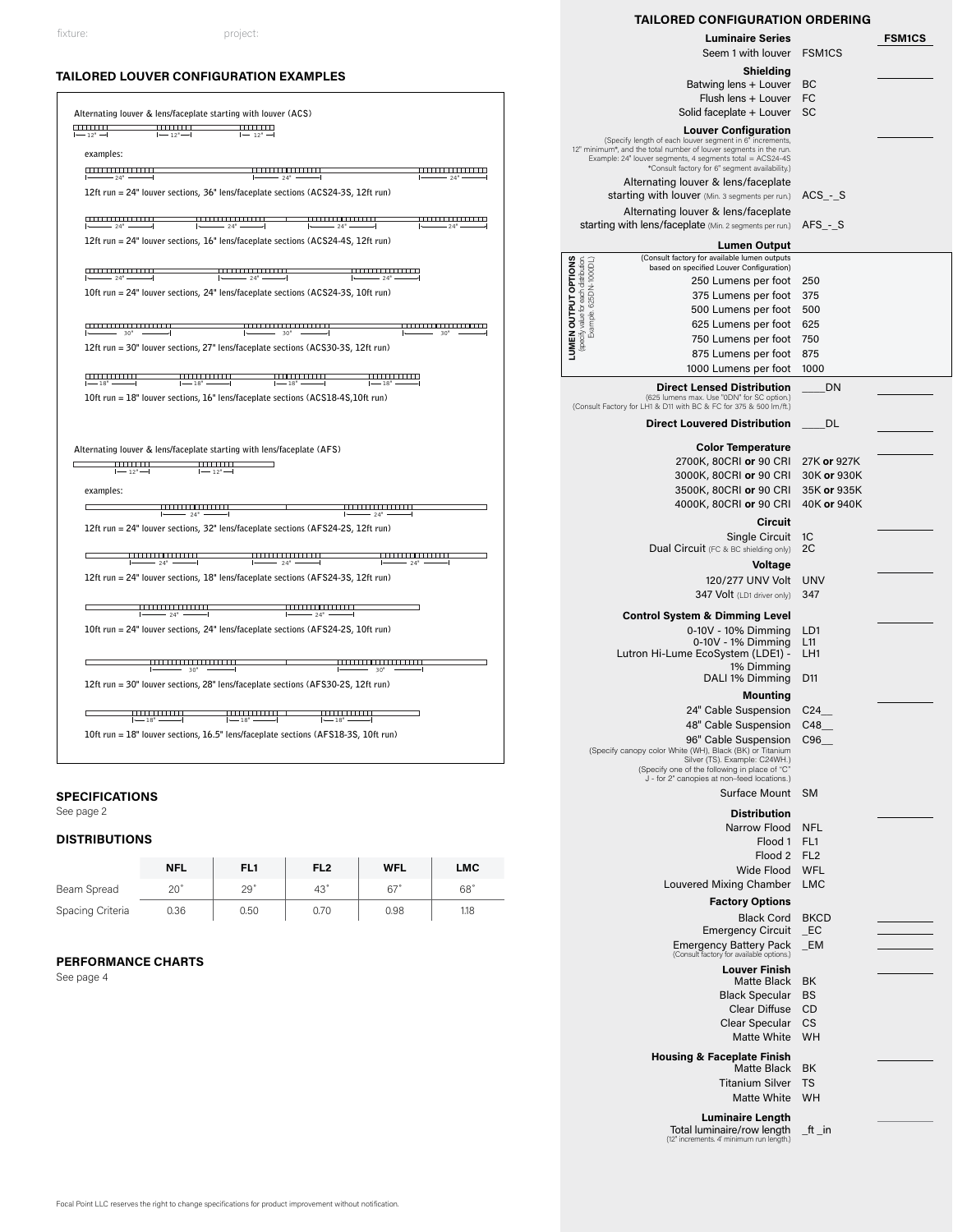# **4' PERFORMANCE CHART - LENSED DISTRIBUTIONS**

| <b>Shielding</b>  | <b>Lumens</b><br>per Foot | <b>Delivered</b><br><b>Lumens</b> | Tested<br><b>System Watts</b> | <b>LPW</b> |
|-------------------|---------------------------|-----------------------------------|-------------------------------|------------|
|                   | 250LF                     | 1000                              | 10                            | 98         |
| Batwing/          | 375LF                     | 1500                              | 15                            | 104        |
| <b>Flush Lens</b> | 500LF                     | 2000                              | 19                            | 106        |
|                   | 625LF                     | 2500                              | 25                            | 103        |

**PERFORMANCE CURVES**



Based on 3500k, 4' length. Lumen output may vary +/- 5%. Actual wattage may vary +/- 5%.

# **4' PERFORMANCE CHART - LOUVERED DISTRIBUTIONS**

| <b>Distribution</b> | <b>Lumens per Foot</b> | <b>Tested System Watts</b> | <b>LPW</b> |
|---------------------|------------------------|----------------------------|------------|
| <b>WFL</b>          | 250                    | 11.0                       | 92         |
|                     | 375                    | 14.7                       | 101        |
|                     | 500                    | 19.3                       | 106        |
|                     | 625                    | 24.3                       | 105        |
|                     | 750                    | 28.3                       | 107        |
|                     | 875                    | 32.6                       | 107        |
|                     | 1000                   | 37.0                       | 108        |

Based on 4' luminaire, 3500K, 80 CRI, Matte Black baffle. Lumen output may vary +/- 5%. Actual wattage may vary +/- 5%

**PERFORMANCE CURVES**











# **SEEM 1 LOUVER LUMEN MULTIPLIER TABLE**

## **Lens Color Temperature & CRI**

| <b>Color Temperature</b> | <b>Multiplier</b> |
|--------------------------|-------------------|
| 2700K, 80+ CRI [27K]     | 0.96              |
| 2700K, 90+ CRI [927K]    | 0.79              |
| 3000K, 80+ CRI [30K]     | 1.00              |
| 3000K, 90+ CRI [930K]    | 0.82              |
| 3500K, 80+ CRI [35K]     | 1.00              |
| 3500K, 90+ CRI [935K]    | 0.84              |
| 4000K, 80+ CRI [40K]     | 1.01              |
| 4000K, 90+ CRI [940K]    | 0.86              |

# **Louver Color Temperature & CRI**

| <b>Color Temperature</b> | <b>Multiplier</b> |
|--------------------------|-------------------|
| 2700K, 80+ CRI [27K]     | 0.95              |
| 2700K, 90+ CRI [927K]    | 0.80              |
| 3000K, 80+ CRI [30K]     | 0.97              |
| 3000K, 90+ CRI [930K]    | 0.83              |
| 3500K, 80+ CRI [35K]     | 1.00              |
| 3500K, 90+ CRI [935K]    | 0.85              |
| 4000K, 80+ CRI [40K]     | 1.03              |
| 4000K, 90+ CRI [940K]    | 0.87              |

## **Louver Distribution**

| <b>Distribution</b>           | <b>Multiplier</b> |
|-------------------------------|-------------------|
| Narrow Flood [NFL]            | 1.34              |
| Flood 1 [FL1]                 | 114               |
| Flood 2 [FL2]                 | 1.21              |
| Wide Flood [WFL]              | 1.00              |
| Louvered Mixing Chamber [LMC] | 0.97              |

# **Louver Finish**

| Color                      | <b>Multiplier</b> |
|----------------------------|-------------------|
| Matte Black [BK]           | 1.00              |
| <b>Black Specular [BS]</b> | 1.00              |
| Clear Diffuse [CD]         | 1.07              |
| Clear Specular [CS]        | 110               |
| Matte White [WH]           | 111               |

# **How To Use Lumen Multipliers**

**Formula:** (Lumen Output Value) x (Color Temperature & CRI) x (Distribution) x (Finish)

**Louver Example:** FSM1CBS-1000DL-930K-NFL-BS

(1000) x (0.83) x (1.34) x (1.00) ≈ 1112.2 lm (estimated delivered lumens)